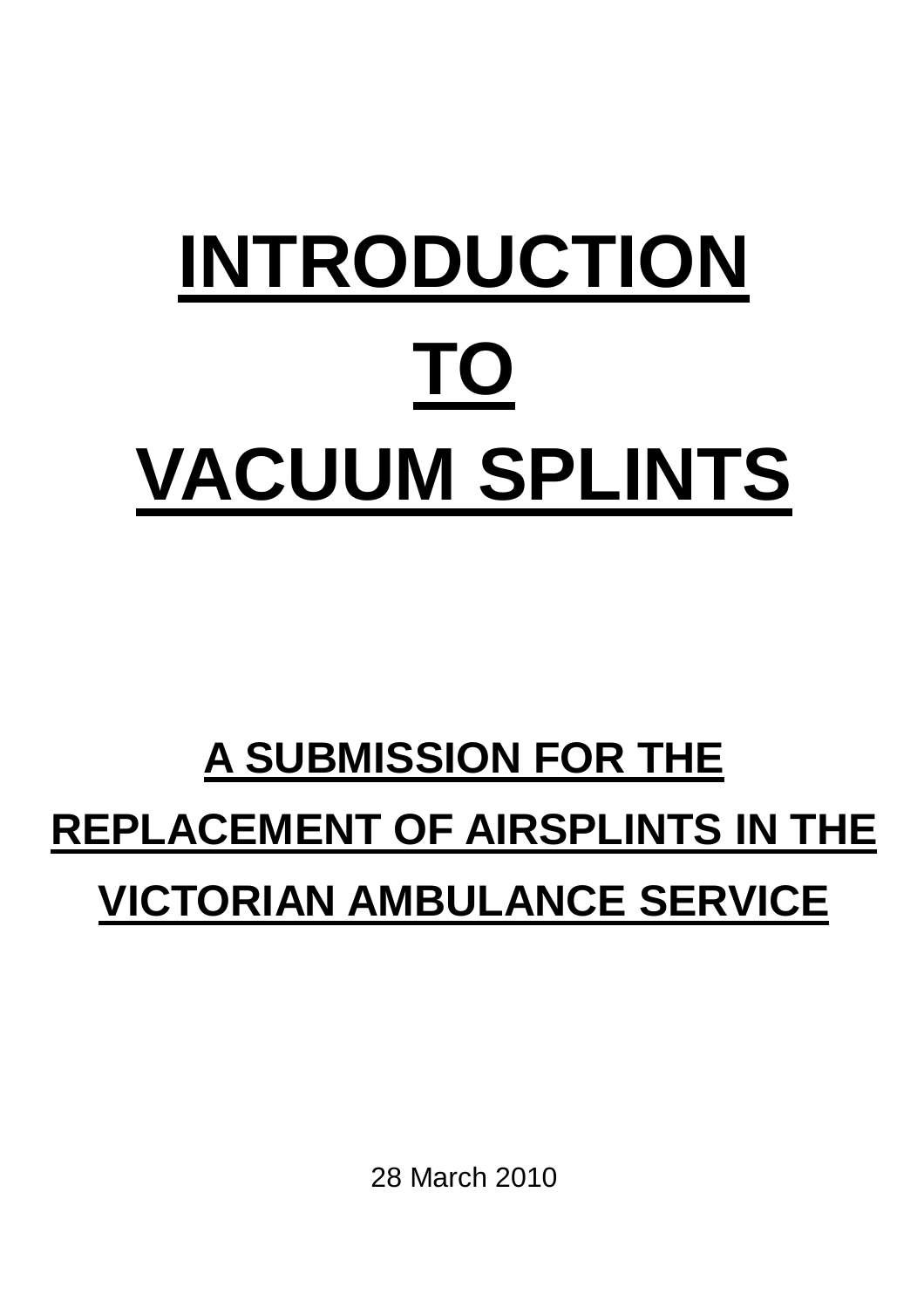The following submission provides a basic introduction to vacuum splint design & manufacturing.

A cost analysis is provided for the replacement of Airsplints in the Victorian Ambulance Service.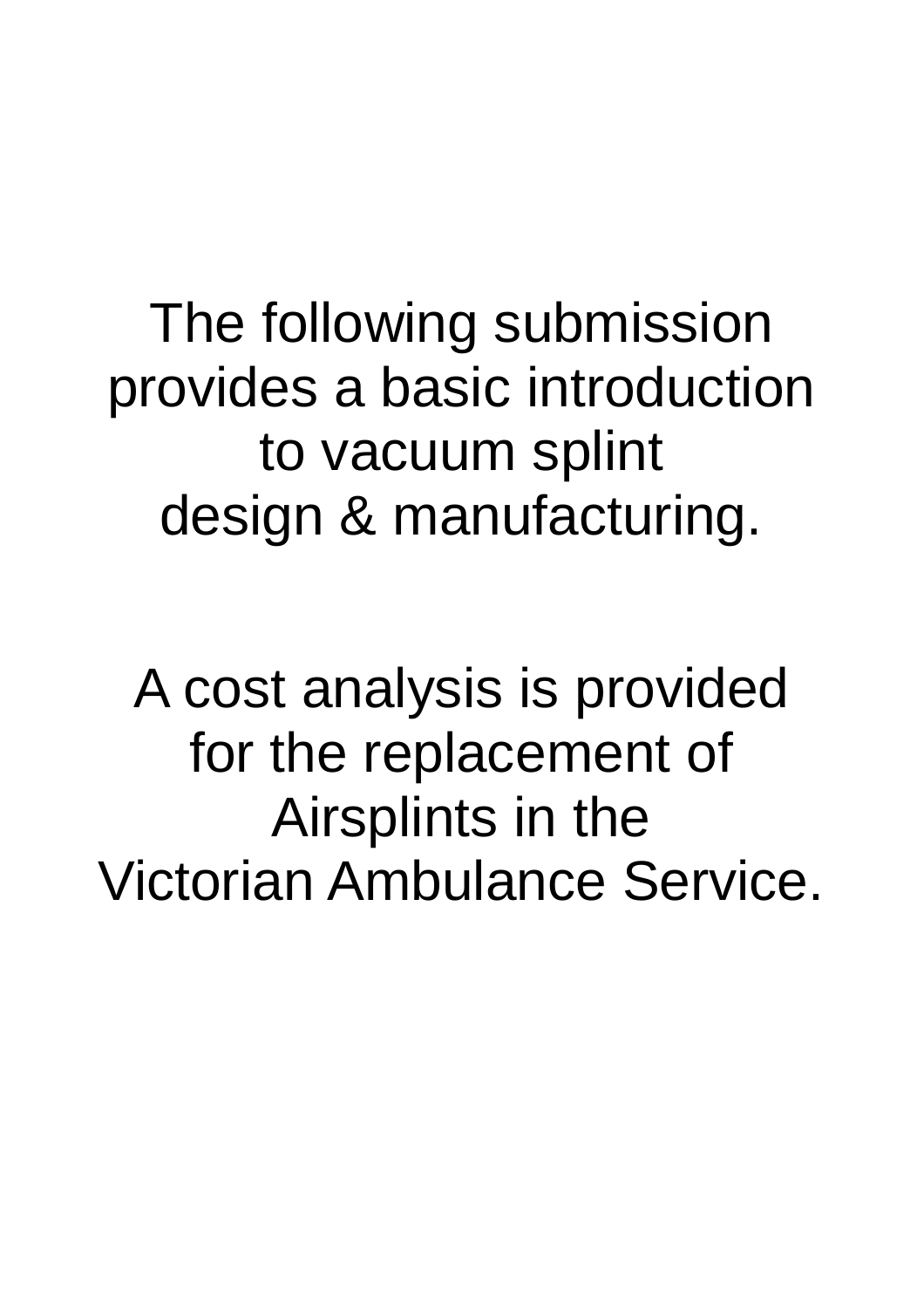# **VACUUM SPLINT DESIGN**

The following pages discuss important features to consider when selecting a vacuum splint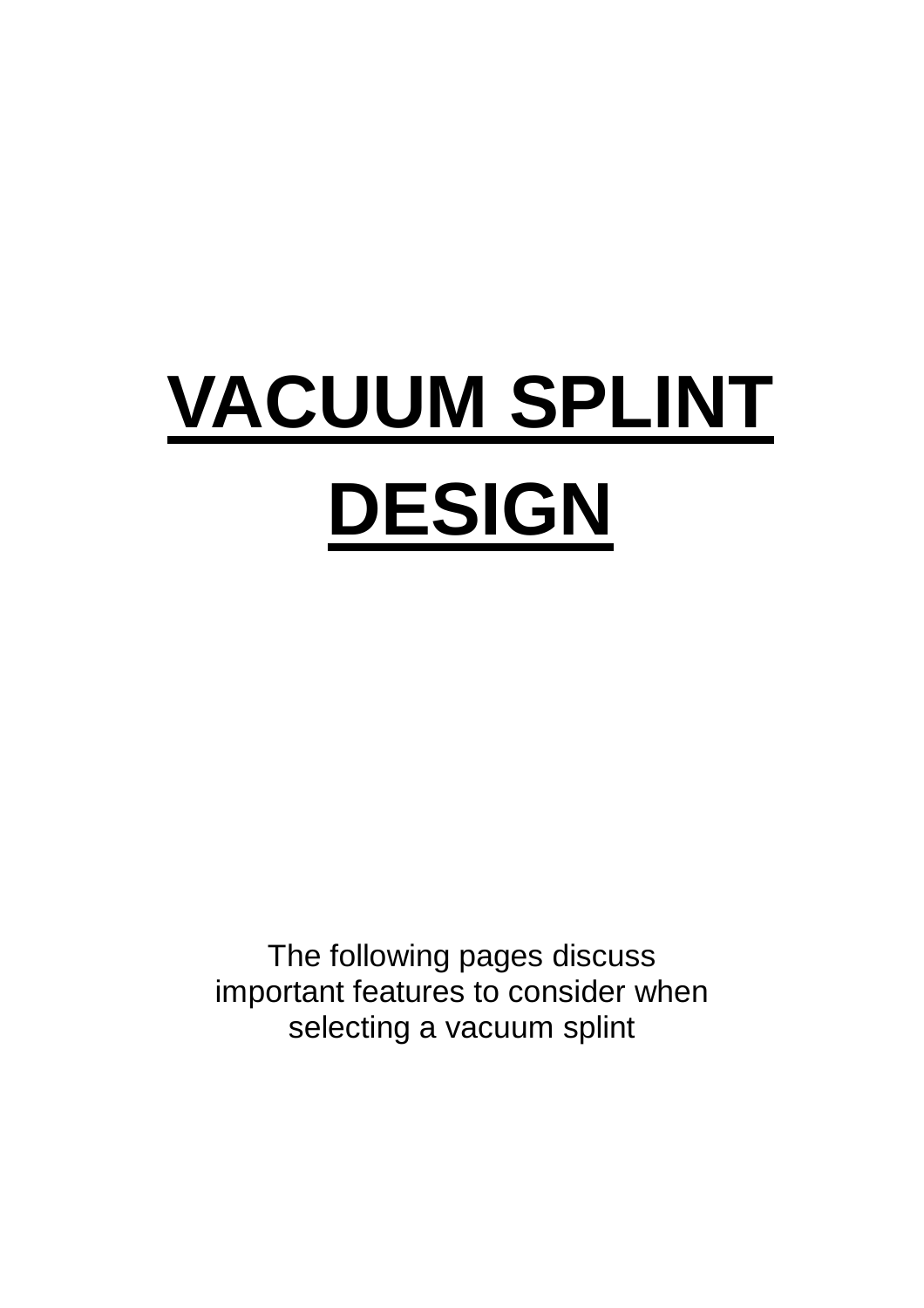## **Materials**

Vacuum Splints are made from a number of types of materials.

Disposable splints are usually a rather low cost thin vinyl or PVC that punctures relatively easily thus limiting it's repetitive use.

Reusable splints use a range of materials:

- 1. Vinyl coated nylon come in a range of grades of quality which can clearly effect the quality of the splint. Cheaper grades leak air faster reducing rigidity, and can be more easily punctured by glass or other sharp objects. Vinyl in general is harder to clean and can be stained by blood and other fluids found in the prehospital environment, especially when not cleaned immediately.
- 2. PVC also comes in various grades of quality. Whilst the cheaper grades can easily puncture, as well as leak through the fibres reducing rigidity of the splint over a time, high grade PVC is extremely durable and tear resistant. The greatest advantage of PVC is it is extremely flexible and is easy to shape to the limb. Cleaning is also excellent on high grade PVC being easy to wipe down and doesn't stain.
- 3. Polyurethane is the strongest of current vacuum splint materials providing increased durability over PVC materials with significantly improved abrasion, puncture and tear resistance, and is 100% airtight compared to the slow leaking PVC materials. Two types are in use:
	- 1. vinyl coated polyurethane which whilst still extremely strong, is harder to clean and will stain, and
	- 2. the preferred double sided polyurethane which does not stain and wipes down for easy cleaning.



*Vinyl Coated Nylion PVC* 





*Double sided polyurethane* 

# **Chambers**

Disposable vacuum splints are a single chamber device with all beads placed into the one chamber. Whilst not an ideal design, is does allow the cost the be kept to a minimum. To ensure the beads are spread evenly during use, the splints need to first be laid on a flat surface, beads spread evenly over the whole splint, and the air partially extracted out of the splint to stablilse the beads in position. The splint is then applied and shaped around the limb, and then the remaining air is removed to form a rigid splint. This will partially limit the ability to mould the splint to the limb.



*With a single Chamber at the bottom* 

- Reusable vacuum splints use three general methods to maintain beads evenly in *all bead accumulate*  the splint.
- 1. The first method welds the splint into longitudinal strips forming a number of tunnels. Beads are then inserted into each tunnel. This method is a cheaper process of manufacturing but reduces the flexibility of the splint to mould to the shape of the limb, and is less comfortable for the patient. This is seen in splints such as the Vacuform Splints.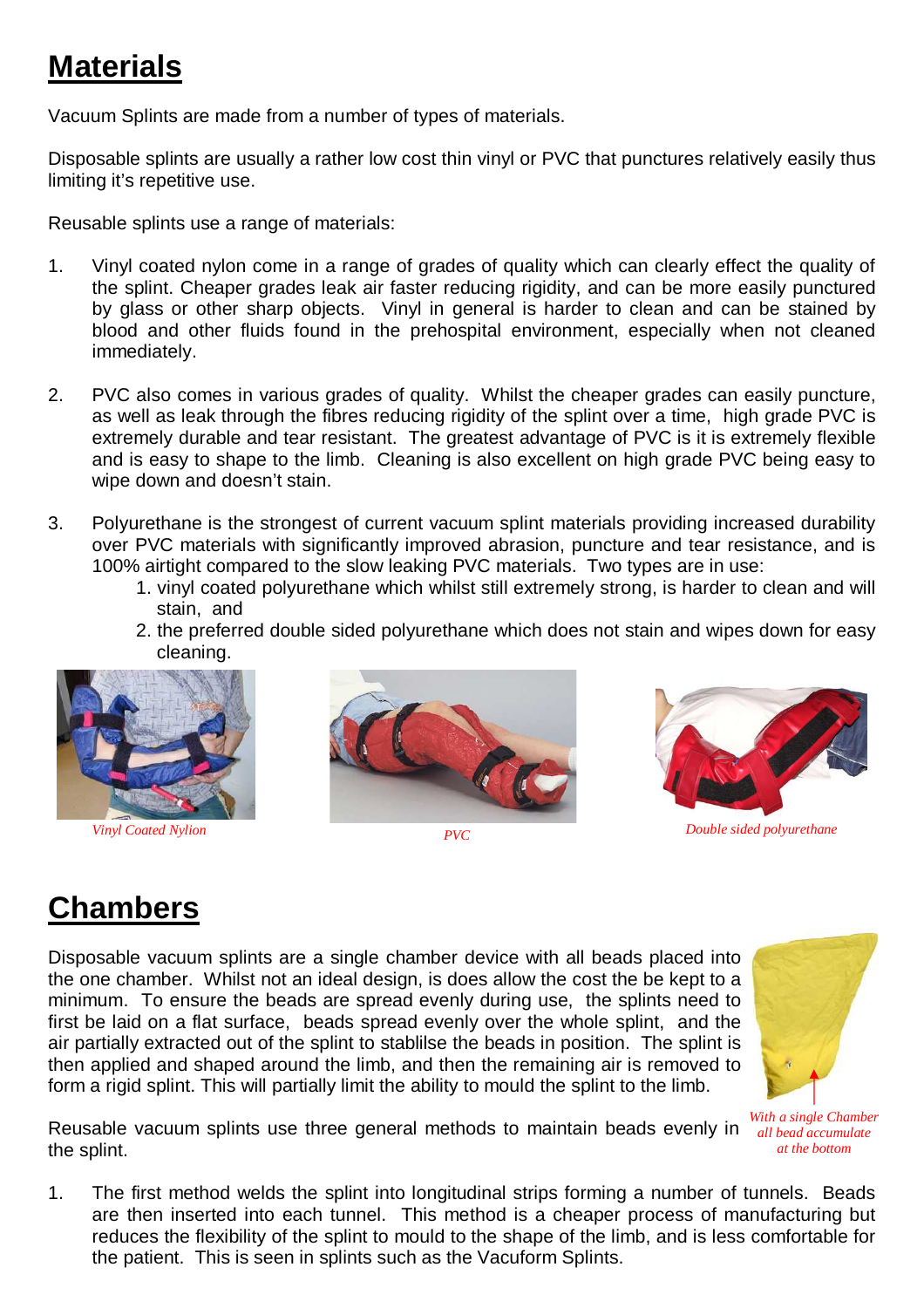- 2. A second method is to place beads into a series of netting pouches that overlap each other to overcome gaps in the splinting as found in the first method. Beads will require some spreading before application to ensure even distribution for rigidity, but this requirement is limited in comparison to the single chamber found on disposable splints, and no pre-evacuation of air before application is required. This method allows the most flexible splint on the market for moulding around limbs. This netting system is found in brands such as Germa.
- 3. The third method used is a new patented inner lining system that provides an overlapping multi- chamber configuration, preventing the beads from moving around and clumping (as found in other vacuum splints on the market), and provides no weak sections. Almost no spreading of beads is required before application due to the unique chamber design. This also provides the most rigid of the vacuum splints on the market for immobilisation, whilst still allowing effective moulding of the splint. This is found in the Medtech Delux and NEANN reusable splints.

#### **Beads**

Two different materials are used for beads within the vacuum splints:

1. The first method uses a standard expanded polystyrene bead (also known as Styrofoam or Styropor granules). Whilst cheaper to manufacture, thus allowing splint manufacturing costs to be reduced, over time these beads do compress and reduce the overall rigidity of the splint.



2. The second type of bead used is a high density polystyrene that prevents collapsing of beads overtime, and improves X-ray translucency.

*Polystyrene Beads* 

### **Valves**

Disposable splints all use similar cheap tubular valvular systems that is more than adequate for their limited lifespan.

Reusable splints use two main valve systems:

- 1. Tubular valves whilst effective, repetitively place pressure on the weld where the valve joins the splint, resulting in premature leaks which are difficult, if not impossible to repair.
- 2. The preferred valve is the plastic 2 way screw valvular system. Whilst more expensive than the tubular valves, the design places no stress on the valve weld and can be easily replaced when damaged or lost. Two styles exist (shown below).





*Tubular Valves Plastic 2 way Screw Valves Plastic 2 way Screw Valves* 

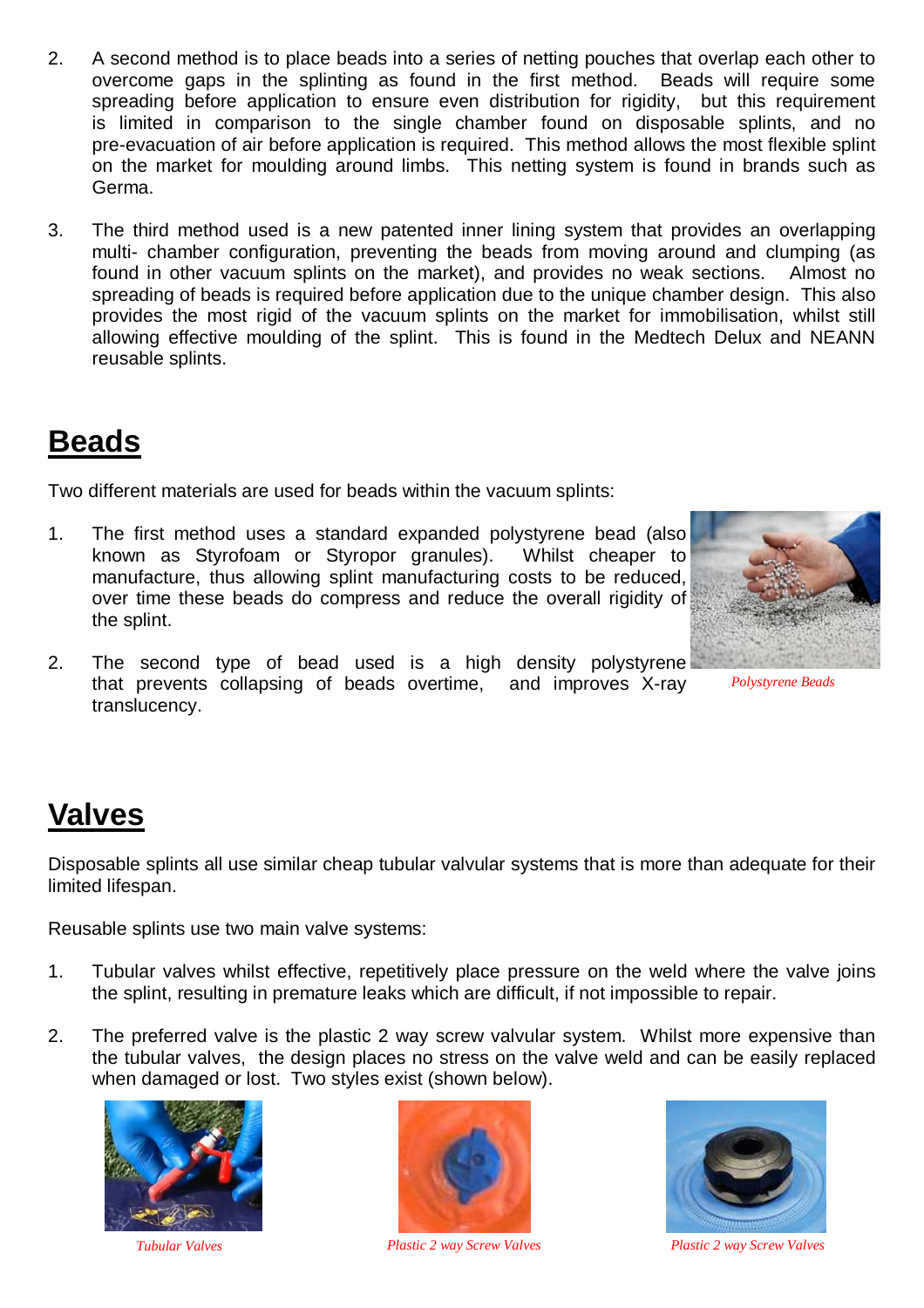# **Pumps**

Most Vacuum splints come with hand powered suction pumps designed to remove air from the splint usually within 30 seconds for an arm splint and up to 1 minute for a full leg splint. Whilst there is a great variation in pump price, this is not reflected in the effectiveness and relative durable for long term use. The only comment is that the smaller the pump, the better the storage.



#### **Automated Suction Pump Attachments**

For vacuum splints that utilise the plastic two way screw valvular system, an attachment is available which will allow automated suction pumps (battery or air driven) such as the LSU to be used instead of the hand pump. This is especially useful for the vacuum mattresses where a large amount of air is required to be removed, or for situations where both Paramedics are required to gently press the beads against the limb for improved immobilisation when the air is evacuated from the vacuum splint.



#### **Closures**

For disposable splints, there are a number of low cost systems for holding the Vacuum Splint in-situ.

- 1. Some splints come with low cost disposable strips of velcro.
- 2. Tape can also be used, but in wet weather, this tends to fail. Tape also leaves a sticky residue that will attract dirt and other substances onto the splint which can limit the reuse of the disposable splint from it's potential 5 uses.
- 3. The use of 2.5 or 5 cm Coban tape is highly effective. The Coban also leaves no sticky residue on the splint.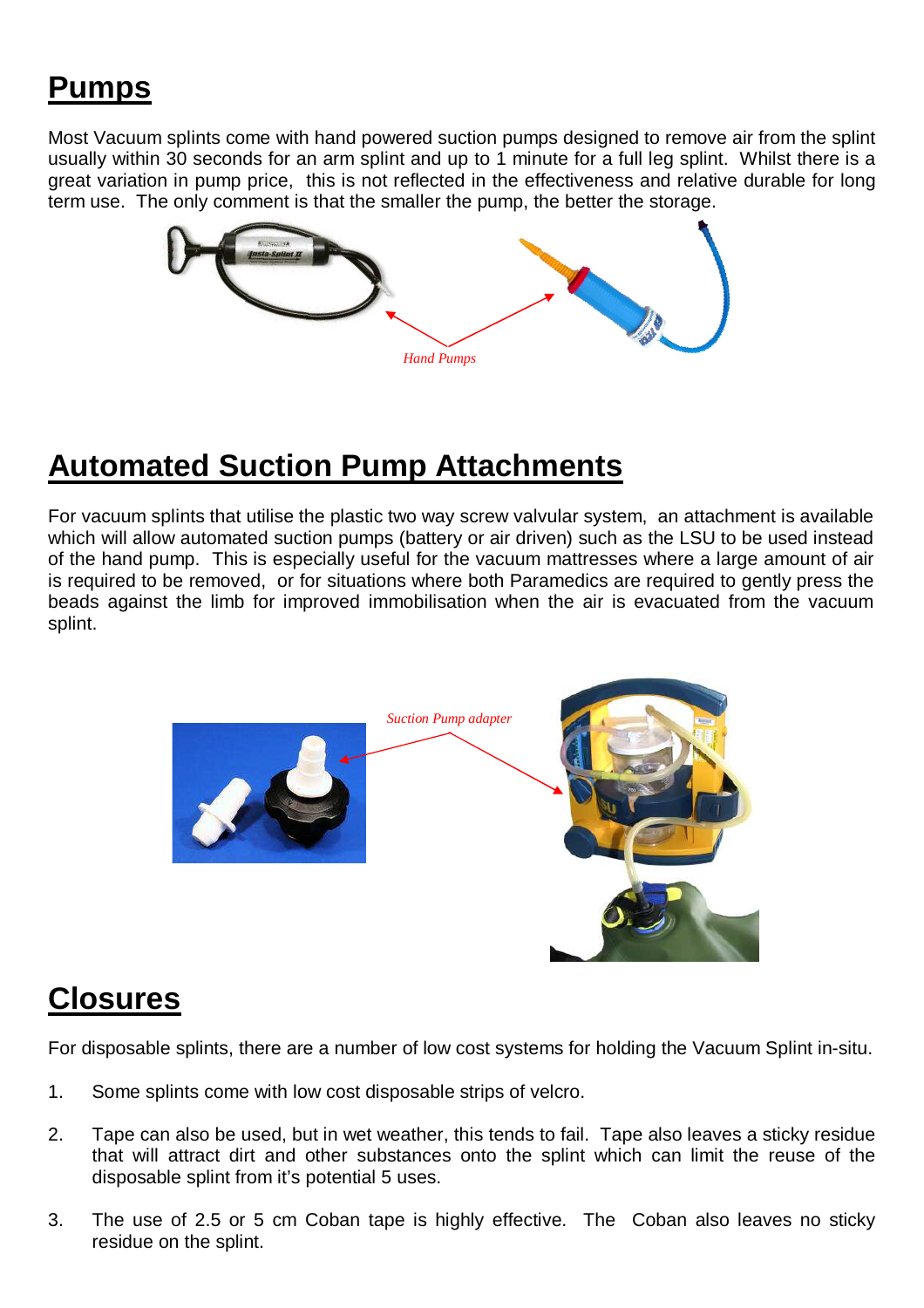Resuable splints use two general methods for holding the Vacuum Splint in-situ:

- 1. Velcro is the most common form of closure for vacuum splints as it is the most versatile, causes least movement during application, can be adjusted and positioned in multiple places for when the limb is deformed or angulated thus allowing greater limb support. Whilst OH&S issues have been raised with the use of velcro and there is a desire to limit it's use in ambulance, it is clearly the preferred method of closure.
- 2. The use of 25 mm or 50 mm side release clips with webbing straps is available on brands such as the MDI and is optional on the Evacu and NEANN splints. Whilst this reduces OH&S cleaning issues of velcro (although the webbing still poses a cleaning issue), it significantly reduces the splints versatility and limb support as it significantly limits strapping arrangements.





*Velcro Closure Plastic Side Release Buckles* 

### **Shaping of the Splints**

Arm splints come in two styles:

- 1. The standard rectangular design is excellent when the arm is splinted the standard straight arm position. It does however have minor limitations when the arm is bend 90° at the elbow and is not as effective as the second shape below. However, this shape is more effective for leg fractures in children and straight arms.
- 2. A modified shape is also supplied by some manufacturers for splinting elbows at the 90° by placing a narrow section in the middle of the splint. Whilst very effective for moulding around this angle, it has limited value otherwise and has reduced strength at the narrowed sections when used on straight limbs.



*Type 1 - Standard Arm Shape Type 2: Modified Arm Shape* 



Leg splints come in two styles:

1. The standard rectangular design is designed as a low cost option. This shape is found on almost all of the disposable splints and on many reusable splints to reduce manufacturing costs . It fails to give adequate immobilisation to the foot and as a result, allows fracture movement, is less supportive and comfortable for the patient with leg injuries.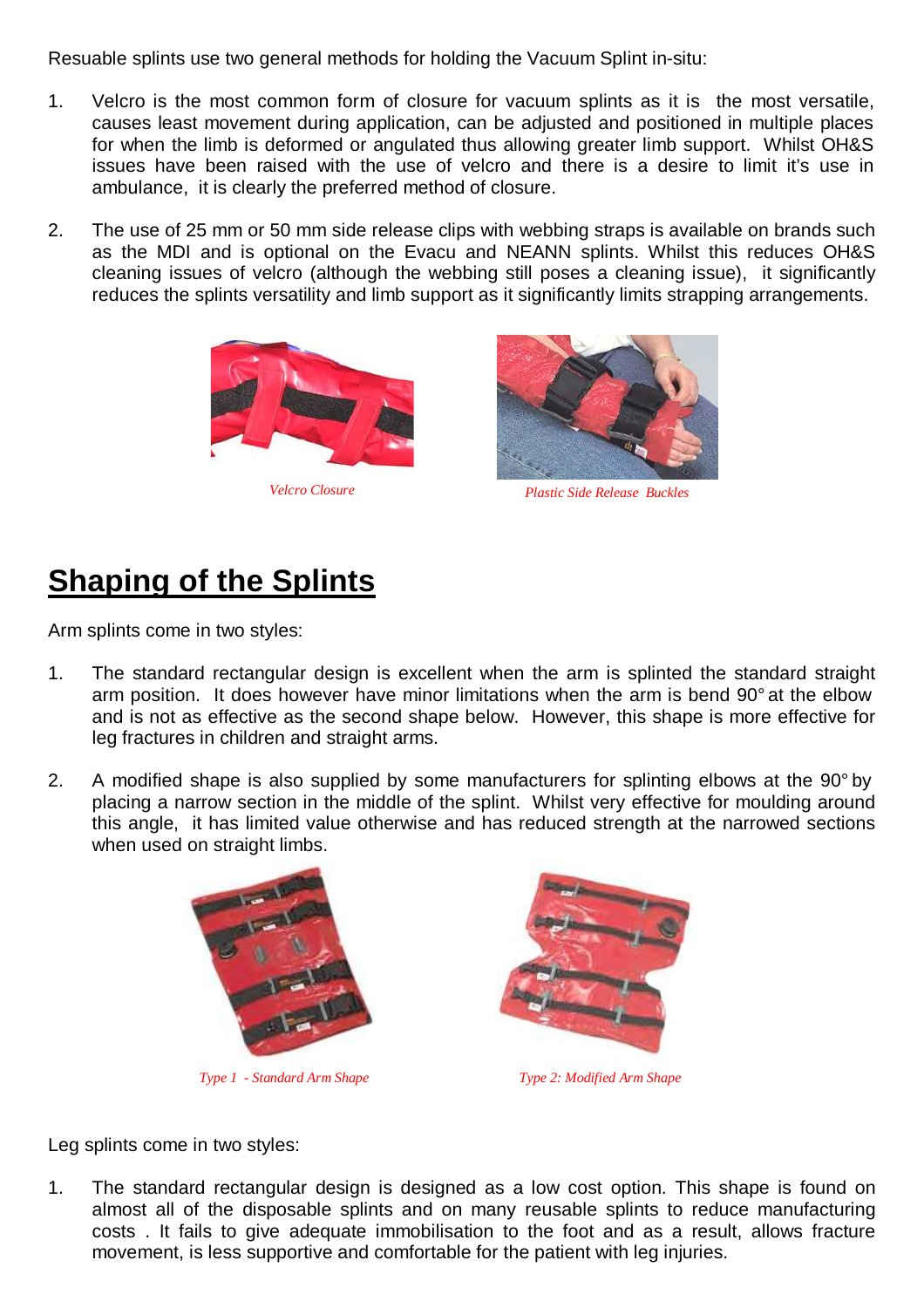2. The second option is the leg splint that provides a support section for the foot. Whilst this design is more expensive to manufacture, it significantly improves comfort and support for the patient with a leg fracture as it prevents the foot from moving.



*Type 1 - Standard leg design without foot support Type 2: Modified leg design with foot support* 

#### **Costs - Reusables vs Disposables**

The cost of introducing a set of high quality long life reusable vacuum splints (arm splint, leg splint, hand pump & carry bag) can initially be quite expensive with the overall cost of the set from NEANN currently \$990.

High quality splints can have significant durability over many many years resulting in a significantly lower cost per usage than the airsplint (\$15 per use) or disposable vacuum splints (\$14 per use plus pump). However the initial upfront cost of a re-usable vacuum splint can be prohibitive, but re-usables should be the long term goal as costs are recouped within as little as 70 uses (figures based on single volume purchase retail prices).

The introduction of disposable vacuum splints has the advantage of a low up front cost in comparison with reusable vacuum splints. With the ability of the disposable vacuum splints to be used up to five times each, the cost is cheaper than 5 uses of the Airsplint based on single volume purchase retail prices (single use full leg airsplint retails at \$33 whilst Medtech Disposable Vacuum Splint which can be used 5 times plus, retails at \$90), resulting in start-up expenditure being recouped within 3 applications. Other advantages of the disposable vacuum splint include:

- Minimal cost loss if the splint goes missing before it's potential 5 uses.
- Minimises time lost in retrieval of splints.
- Spares can be kept at Branches whilst awaiting return of splint to the station.
- Highly contaminated splints can be disposed of.
- No repair costs if leaks occur.
- Less storage space required than reusable splint.

# **X-ray Transucent**

All vacuum splints are both x-ray and MRI translucent. The expanded polystyrene beads will leave some additional shadows on x-ray compared to the high density polystyrene beads, but both provide adequate viewing in most cases. The outer cover materials used on the splints also will cause shadows on x-ray where ever a fold or crease in the vinyl or PVC material occurs, but again this has only minimal impact on x-rays.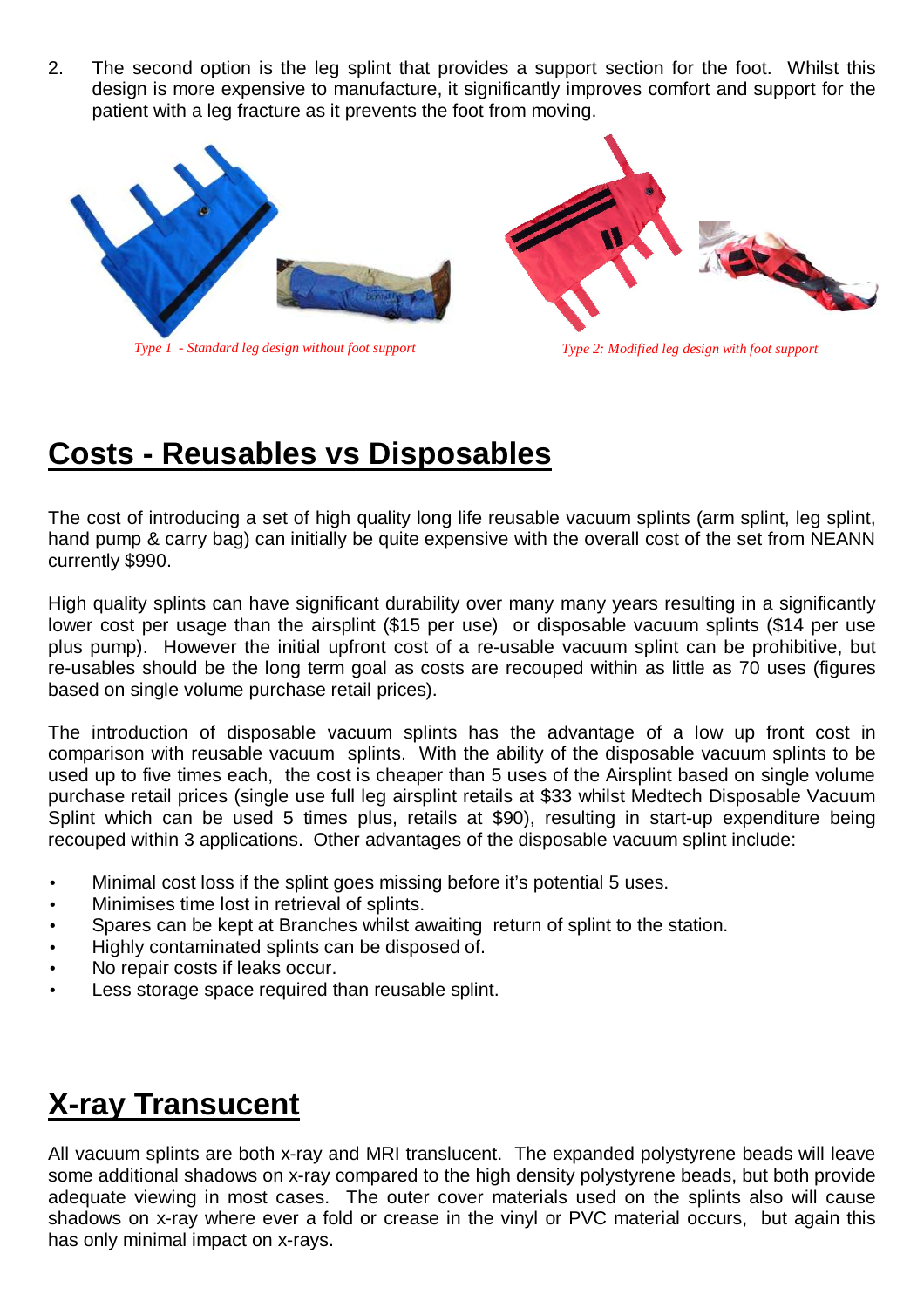# **Cleaning**

Vinyl type nylon, PVC and polyurethane materials are harder to clean and can easily stain if not cleaned immediately (a problem due to delays in retrieving equipment from Hospitals and therefore delayed cleaning). Staining can be quite dramatic in the short term making the splints look dirty and unprofessional. Considering the splints will remain on the patient for extended periods, ability to clean is often delayed until fluids such as blood have dried, with such fluids generally resulting in residual brown stains. Vinyl coatings also take some time to dry post washing, placing the splint out of service for a period of time.

High grade PVC and double sided polyurethane materials are fluid repellent and require minimal effort to clean even if blood is left on the splint for days. Wiping with a damp soapy cloth will quickly remove fluids such as blood, and leave no residual stains. The use of a anti-bacterial solution such as Virkon™ should also be used to meet O&S standards. The polyurethane can also be towel dried allowing the splint to re-enter service immediately after cleaning. An additional wipe with a cleaning fluid such as Spray & Wipe™ gives the material a shine making even old splints look new and more professional to the patient and bystanders.

#### **Storage of the Vacuum Splints**

For the storage in Ambulances such as the current Mercedes Sprinter Vacuum Splints are able to be stored in line with current OH&S requirements.



*Vacuum Splint Storage* 

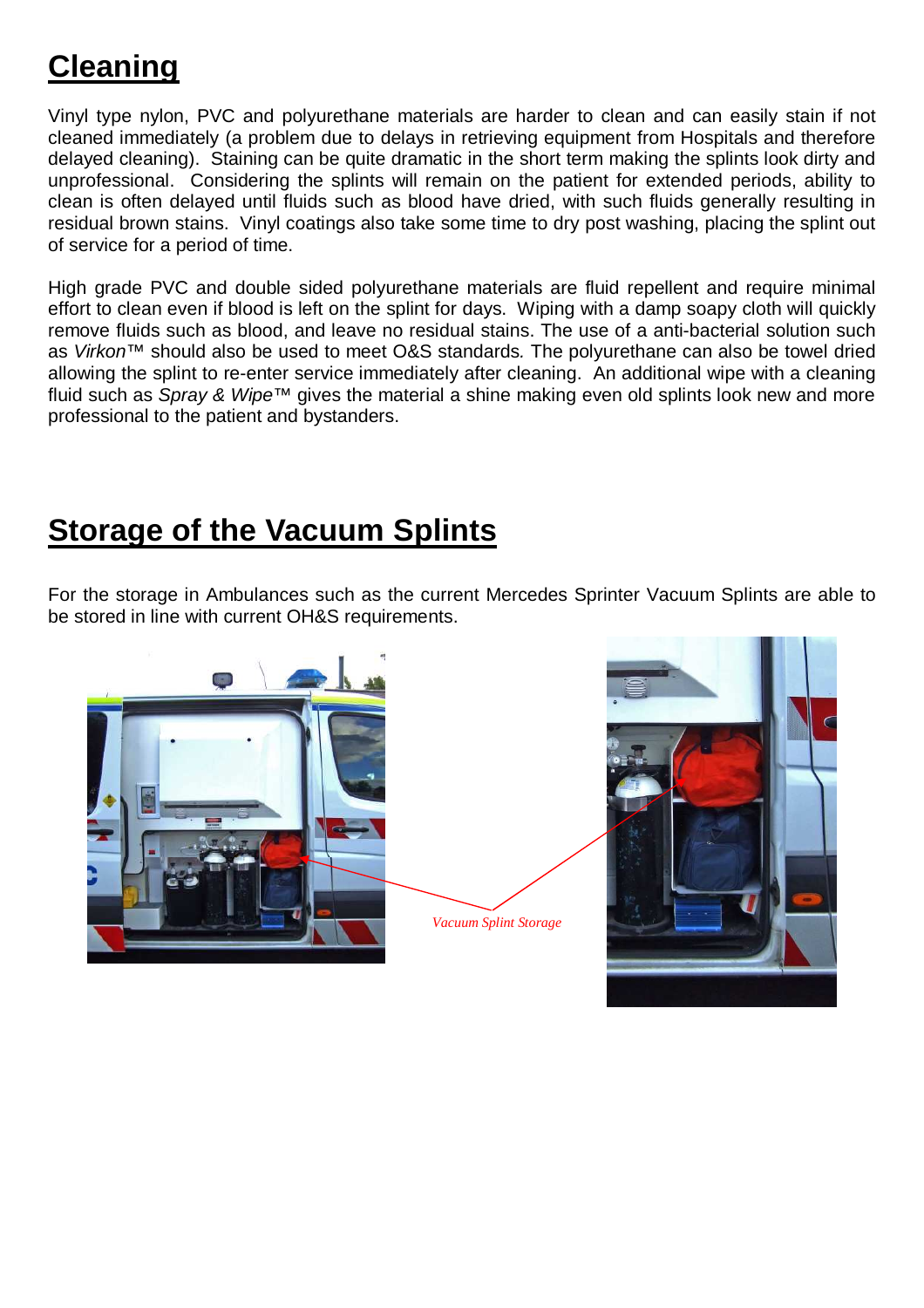# **RE-USABLE VACUUM SPLINTS**

The following pages provide a range of the more common re-usable vacuum splints currently available

Vacuum Splint prices quoted are retail prices and are for single purchase volumes only.

Airsplints purchased in single volumes retail for: Hand/Wrist - \$21 Half Arm - \$24 Full Arm - \$29 Foot & Ankle - \$24 Half Leg - \$29 Full Leg - \$33 **Complete set - \$151**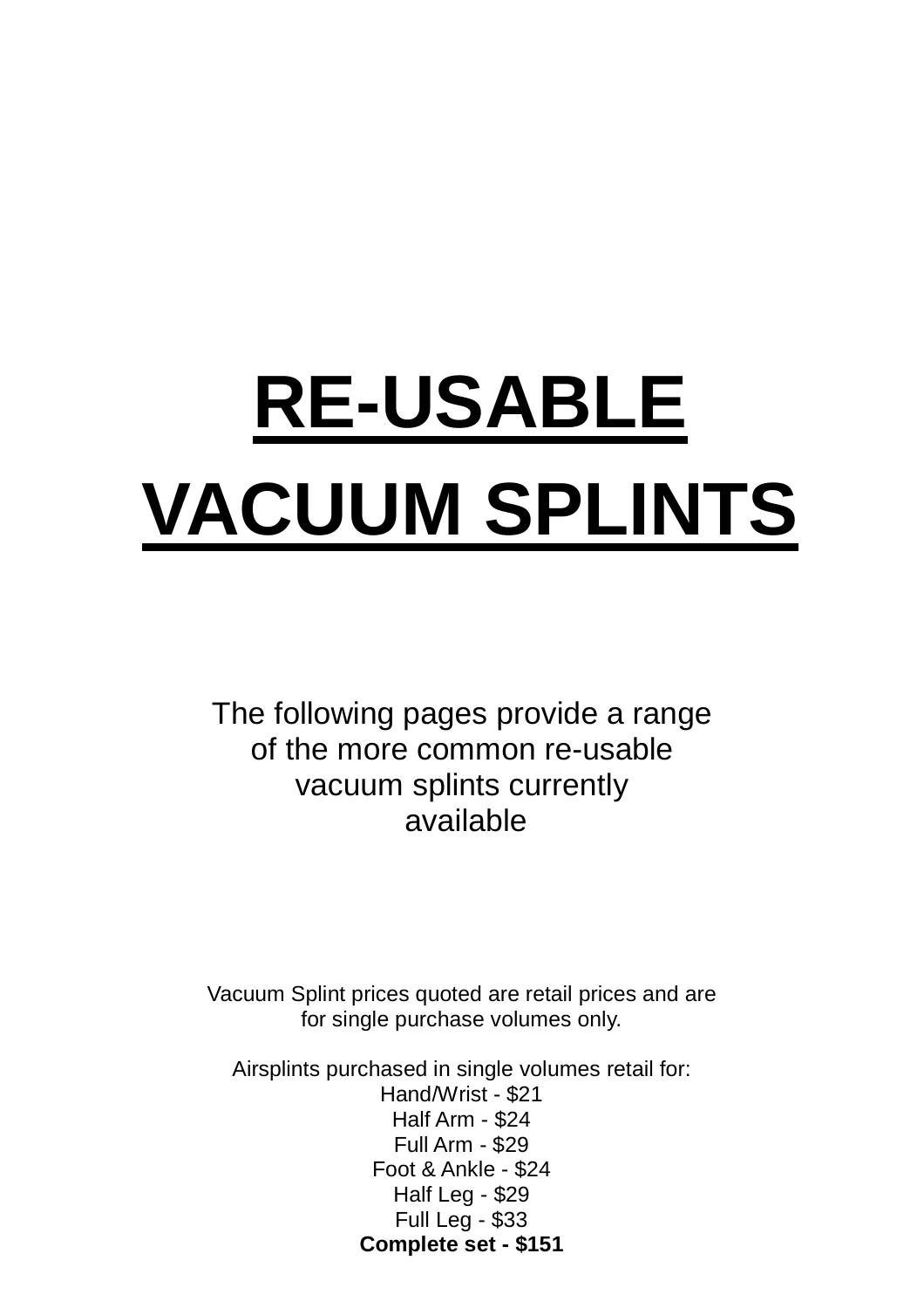#### Ferno Vacuum Splints

The Ferno Vacuum Splints are made under licence by Germa, but to a lesser standard than the Germa standard of design and manufacturing.

The material used on the outer surface is a lightweight reasonably durable PVC coated fabric that can be punctured by sharp objects, but is easy to clean, and provides excellent moulding ability around limbs especially when angulated through dislocation or significant deformity.

The internal beads are held in place using the overlapping polyester netting system which in conjunction with the lightweight PVC fabric provides excellent moulding of the splint to fit any shape. The splint will however require some preparation to provide even distribution of the beads.

The Ferno Splints use small expanded polystyrene beads which have limited compression during storage and use.

The splints provide good MRI compatible and X-Ray translucency.

Closure of the splint by the use of velcro is clearly the better method over plastic side release clips, but Ferno provides less velcro than supplied on the Germa and NEANN splints, and attachment of the velcro is not to the Germa or NEANN splint standard. Again some OH&S cleaning issues have been raised within Ambulance with the use of velcro.

The 2-piece valve used by Ferno is a high quality valve being very durable, does not leak, and is easy to operate. Air is evacuated by use of a hand pump which is less than comfortable to use.

Length of vacuum hold is up to 12 hours .

To compete commercially with other Vacuum splints on the market, the leg shape deign fails to provide a foot support section which does reduce comfort and support for the patient with a leg fracture as it fails to adequately immobilise the foot from moving.

Cost of the splints set (1 x arm splint, 1 x leg splint short, 1 x leg splint long, 1 x hand pump, and carry bag) is approx \$1100. Costs are recouped within approx 73 airsplint uses.

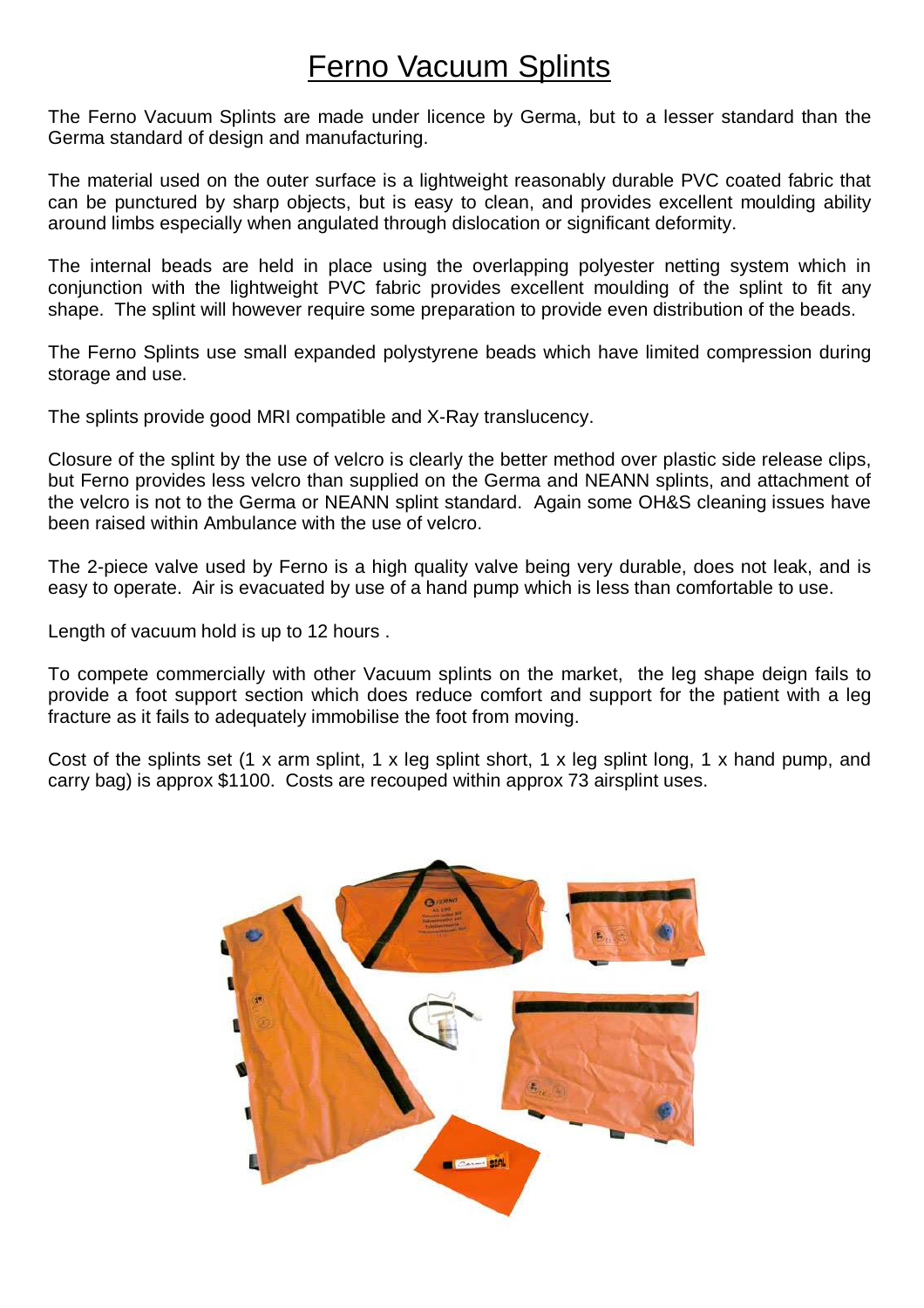#### Germa Vacuum Splints

The Germa Vacuum Splints are the original vacuum splints which are now part of the Ferno chain of companies. Germa has been the brand that for many years, companies aspired to meet.

The material used on the outer surface is a lightweight but highly durable PVC coated fabric that is very hard to puncture, is relatively easy to wipe clean, and provides excellent moulding ability around limbs especially when the limb is angulated through dislocation or significant deformity.

The Germa Splints use small expanded polystyrene beads which have limited compression during storage and use.

The internal beads are held in place using the overlapping polyester netting system which in conjunction with the lightweight PVC fabric provides excellent moulding of the splint to fit any shape. The splint will however require some preparation to provide even distribution of the beads.

The splints provide good MRI compatible and X-Ray translucency.

Closure of the splint by the use of an excellent array velcro attachments which is clearly the better method over plastic side release clips, although some OH&S cleaning issues have been raised within Ambulance with the use of velcro.

The 2-piece valve used by Germa is a high quality screw type valve, this being very durable, does not leak and is easy to operate. Air is evacuated by use of a hand pump which is less than comfortable.

Length of vacuum hold is guaranteed for 24 hours.

The leg shape deign also has the advantage of providing the foot support section which significantly improves comfort and support for the patient with a leg fracture as it prevents the foot from moving but the small leg splint is often too short and the large leg splint is often too long for most patients. An in between splint would negate the need for two legs splint, saving storage space and money.

Germa provides one arm splint and two sizes of leg splints for versatility. Estimated cost of the set (3 splints, pump and carry bag) is approx \$1200. Whilst being the most expensive vacuum splints on the market, Costs are recouped within approx 80 airsplint uses.

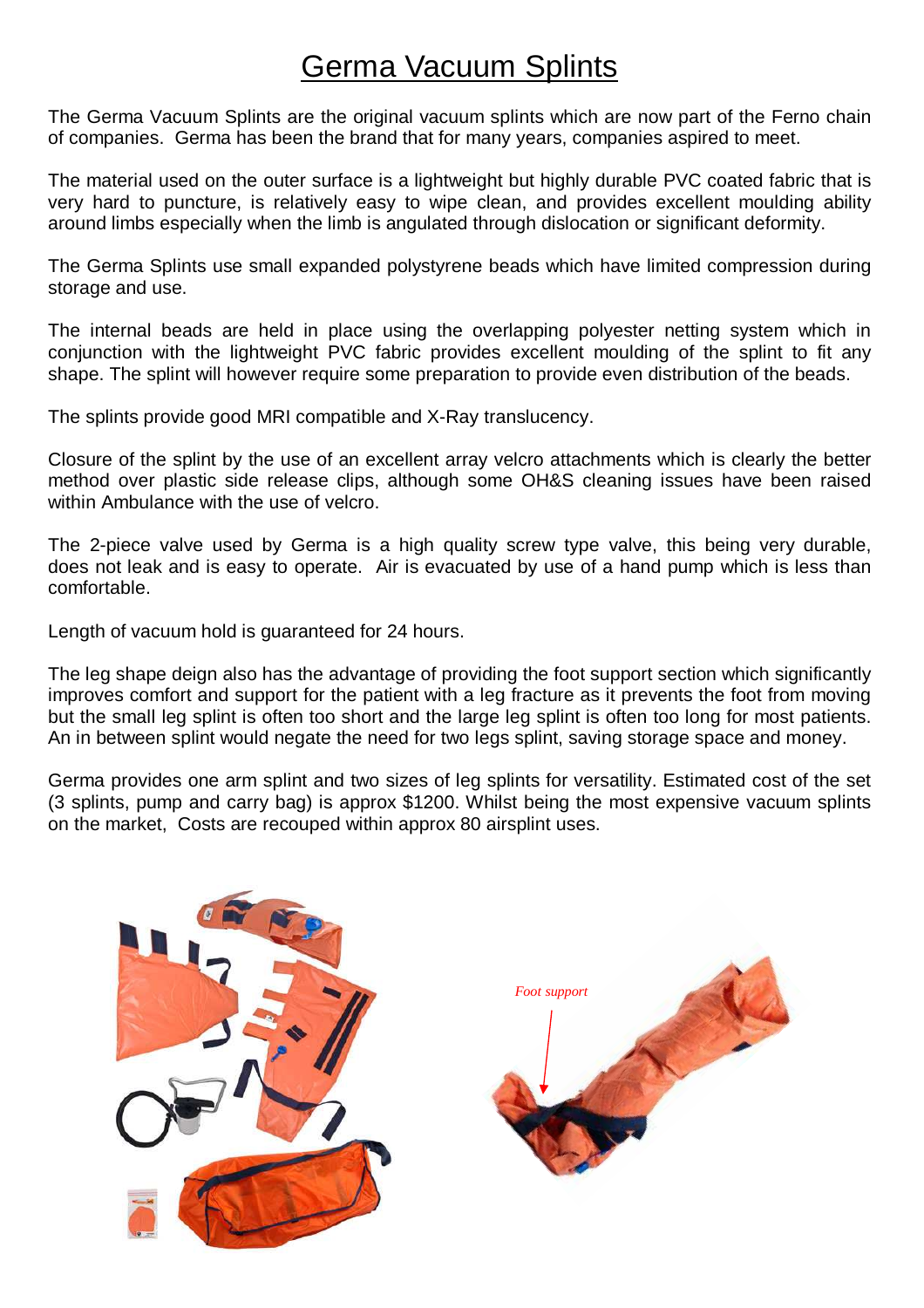#### Hartwell Evacu Splints

The Hartwell Evacu Splints are low cost re-usable vacuum splints utilising a budget range of manufacturing materials.

The outer materials utilise a lightweight vinyl coated nylon laminate that is prone to staining and harder to clean than the PVC and polyurethane materials. The material is also less durable and is more prone to puncturing.

The Evacu Splints also use small expanded polystyrene beads which will compress during storage and use over a period of time.

The splints provide good MRI compatible and X-Ray translucency.

Closure of the splint offers two options:

- 1. the use of velcro is clearly the better method over plastic side release clips, although some OH&S cleaning issues have been raised within Ambulance with the use of velcro.
- 2. 25 mmm plastic side release clips with standard webbing.

The Evacu Splints also use the Maxi-Valve which again is inferior to the 2 way screw valve systems and is more prone to leaking where it joins the splint. Air is extracted by use of an oversized hand pump, or by use of a automated suction pump using a special attachment.

To compete commercially with other vacuum splints on the market, the leg shape deign fails to provide a foot support section which does reduce comfort and support for the patient with a leg fracture as it fails to adequately immobilise the foot from moving.

Cost of the splints set (1 x arm splint, 1 x leg splint short, 1 x leg splint long, 1 x hand pump, and carry bag) is approx \$900. Costs are recouped within approx 60 airsplint uses.

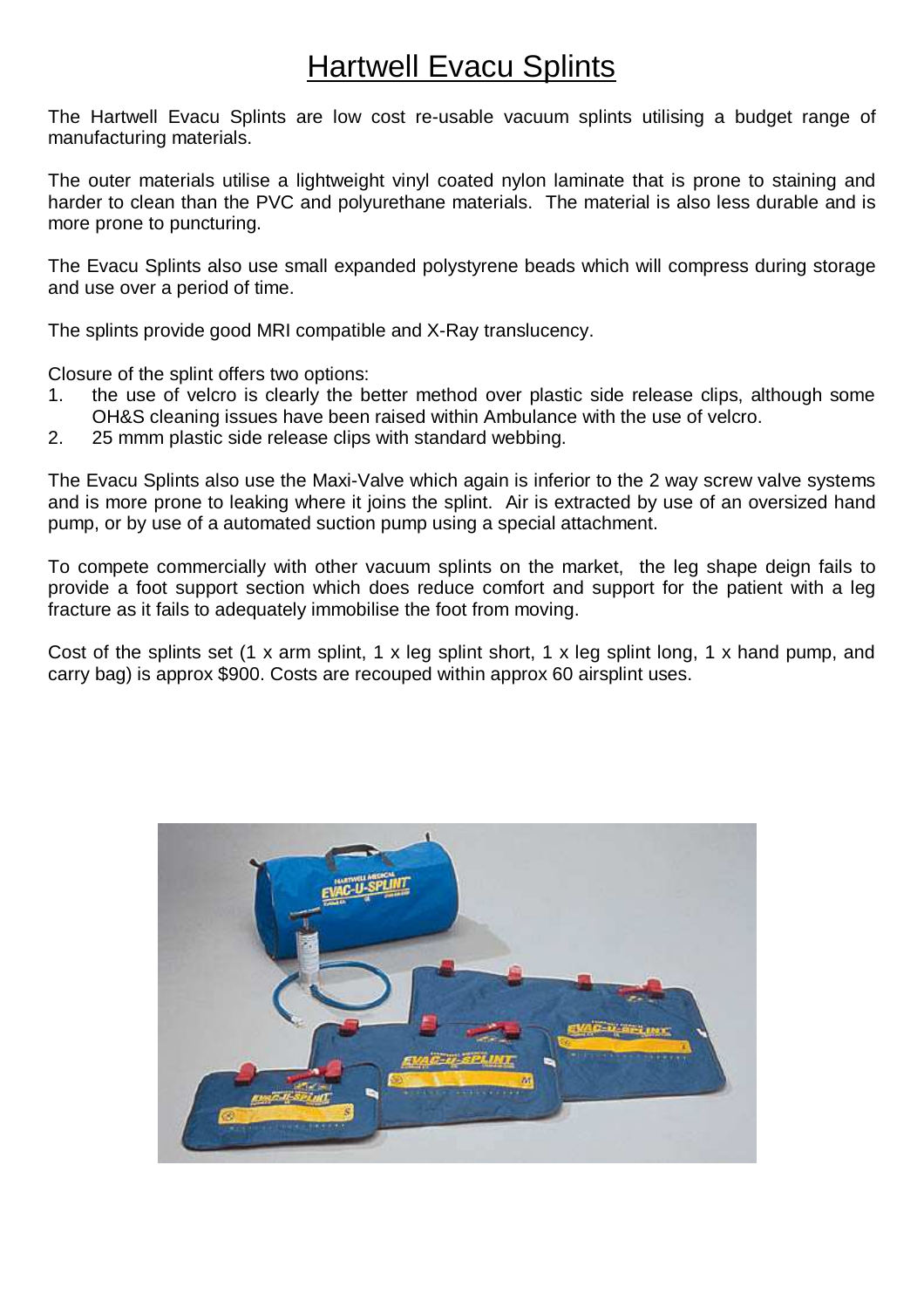#### MDI Immobile-Vac Splints

The MDI Immobile-Vac Splint uses a lightweight but highly durable PVC coated fabric that is hard to puncture, is relatively easy to clean, and provides excellent moulding ability around limbs especially when angulated through dislocation or significant deformity.

The MDI Immobile-Vac splints use small expanded polystyrene beads which have limited compression during storage and use.

The internal beads are held in place using a range of internal chambers which in conjunction with the lightweight PVC fabric, provides excellent moulding of the splint around a limb.

The splints provide good MRI compatible and X-Ray translucency.

Closure of the splint is by use of 50 mm side release clips with webbing straps. Whilst this removes OH&S cleaning issues of velcro, it reduces the splints shaping versatility and limb support, and the webbing straps still raise cleaning issues.

The 2-piece valve used by MDI Immobile-Vac splints is the highest quality valve available for vacuum technology being very durable, does not leak and is easy to operate. Air is extracted by use of a hand pump.

Length of vacuum hold is up to 24 hours.

To compete commercially with other Vacuum splints on the market, the leg shape deign fails to provide a foot support section which does reduce comfort and support for the patient with a leg fracture as it fails to adequately immobilise the foot from moving.

Cost of the splints set (1 x wrist/ankle splint, 1 x arm splint short, 1 x leg splint , 1 x hand pump, and carry bag) is approx \$1100. Costs are recouped within approx 74 airsplint uses.



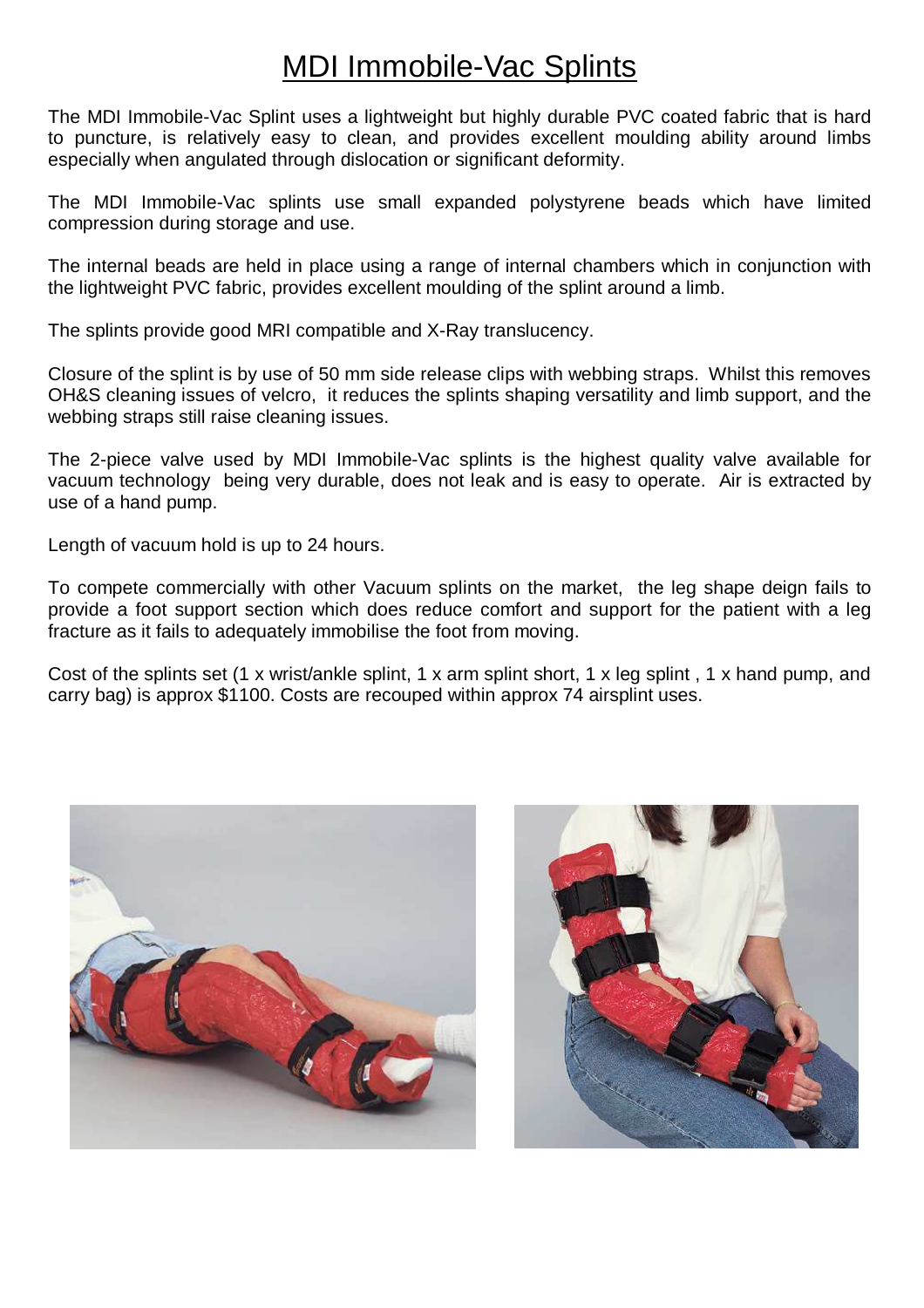#### MedTech Delux Low Budget Extremety Splints

Medtech Delux Vacuum Splints utilise a newly developed multi-overlapping bead chamber system with eight chambers in the arm splint, and eleven chambers in the leg splint which has the best design of all chamber designs tested to keep beads evenly spread throughout the splints for maximum rigidity and without pressure points against the limb.

The material used on the outer surface is a heavy duty, specialised and uniquely manufactured pure reinforced vinyl coated polyurethane This material is claimed to provide a significant improvement over PVC, the standard material used by most other quality reusable vacuum splints on the market. Improvements of polyurethane over PVC are said to include 10-15 times more expansive, significantly improved abrasion, puncture and tear resistance, and 100% airtight in comparison to the slow leaking PVC materials.

The nylon coated polyurethane™ which whilst also providing excellent moulding of the splint around limbs and fractures, can stain if not cleaned immediately after use (a problem when the splint is left on the patient for a period of time and/or not retrieved and cleaned immediately). This material is a serious concern and the major drawback for prehospital use.

The bead design used by Medtech is a new high density compact polystyrene which means the beads don't compress during storage and use. As a result, this lengthens the life of the splint, The bead design also appears to improve MRI compatible and X-Ray translucency compared to non-compressed beads.

Closure of the splint by the use of velcro is clearly the better method over plastic side release clips, although some OH&S cleaning issues have been raised within Ambulance with the use of velcro.

The 2-piece valve used by Medtech is the highest quality valve available for vacuum technology and is very durable. An adapter allows for either the hand pump or an automated suction unit to be used.

Medtech guarantees to hold a vacuum for at least 24 hours.

To compete commercially with other Vacuum splints on the market, the leg shape deign fails to provide a foot support section which does reduce comfort and support for the patient with a fracture as it fails to adequately immobilise the foot from moving.

Cost of the splints set (1 x wrist/ankle splint, 1 x arm splint, 1 x leg splint, 1 x hand pump, and carry bag) is approx \$1000. Costs are recouped within approx 67 airsplint uses.

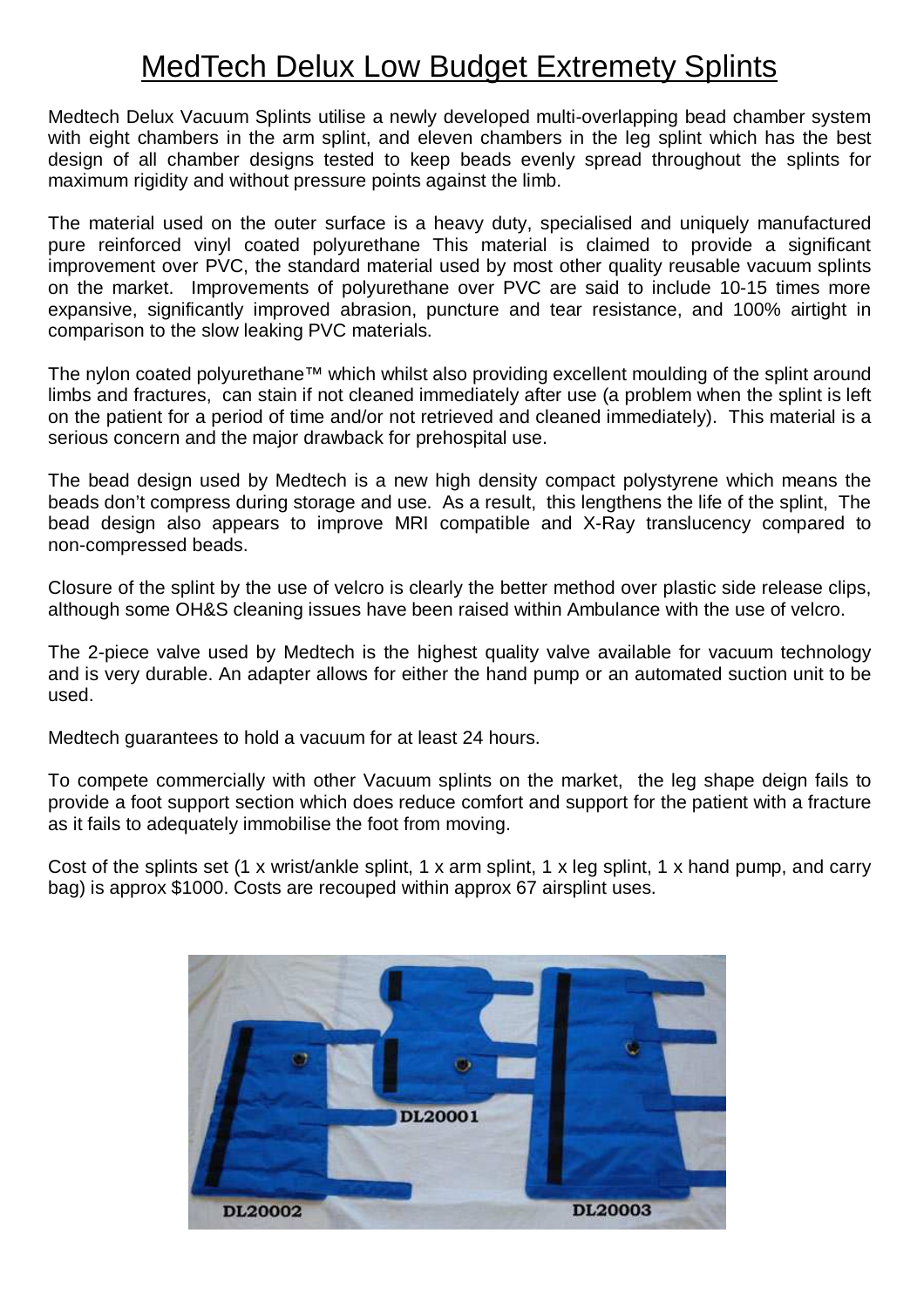## NEANN Reusable Vacuum Splints

The NEANN Reusable Vacuum Splints are an upgrade and redesign to the Medtech Delux Reusable splints to improve comfort, limb support, cleaning issues and a shape redesign so that it only requires one leg splint instead of two (needed by other brands) thus reducing cost and bulky storage requirements.

The NEANN Vacuum Splints are made under licence by Medtech Sweden, and utilises all the high standard Medtech features including:

- Latest and most advanced multi-overlapping chamber system.
- High density compact polystyrene beads.
- Two-piece highest quality screw valve.
- An adapter allows for either the hand pump or the automated suction unit to be used .
- Velcro closure (although plastic side release clips with urethane coated webbing are available if requested for OH&S, but not recommended).
- Holds vacuum for 24 hours plus.

Design improvements to the Medtech Delux Splints include:

- Improved leg shape resolves the need for two leg splints, and saving storage space.
- Velcro strap arrangement and strap lengths have also been modified for improved attachment and flexibility for larger patients.
- The leg splint has added a foot support to improve the comfort and fracture stability.
- Improved velcro arrangement which is welded to the splint for greater long term durability.
- To overcome the cleaning issues found with the Medtech Delux Splints, the Neann Splints use the heavy duty double sided polyurethane to prevent issues of staining and to greatly improve cleaning of the splints.

Cost of the splints set (1 x arm splint, 1 x leg splint, 1 x hand pump, and carry bag) is approx \$990. Costs are recouped within approx 70 airsplint uses.

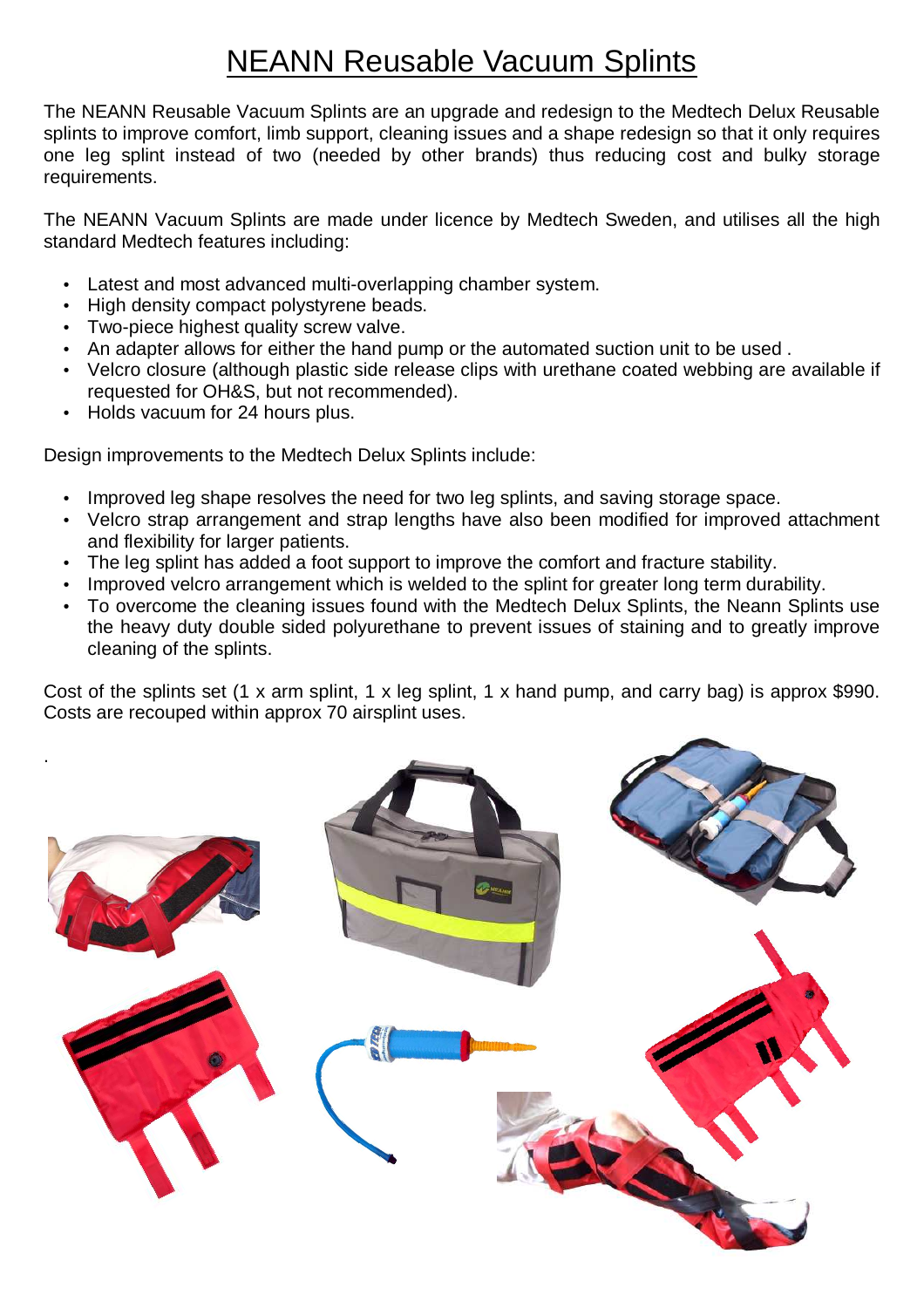# **DISPOSABLE VACUUM SPLINTS**

The following pages provide a range of the more common disposable vacuum splints currently available

Vacuum Splint prices quoted are retail prices and are for single purchase volumes only.

Airsplints purchased in single volumes retail for: Hand/Wrist - \$21 Half Arm - \$24 Full Arm - \$29 Foot & Ankle - \$24 Half Leg - \$29 Full Leg - \$33 **Complete set - \$151**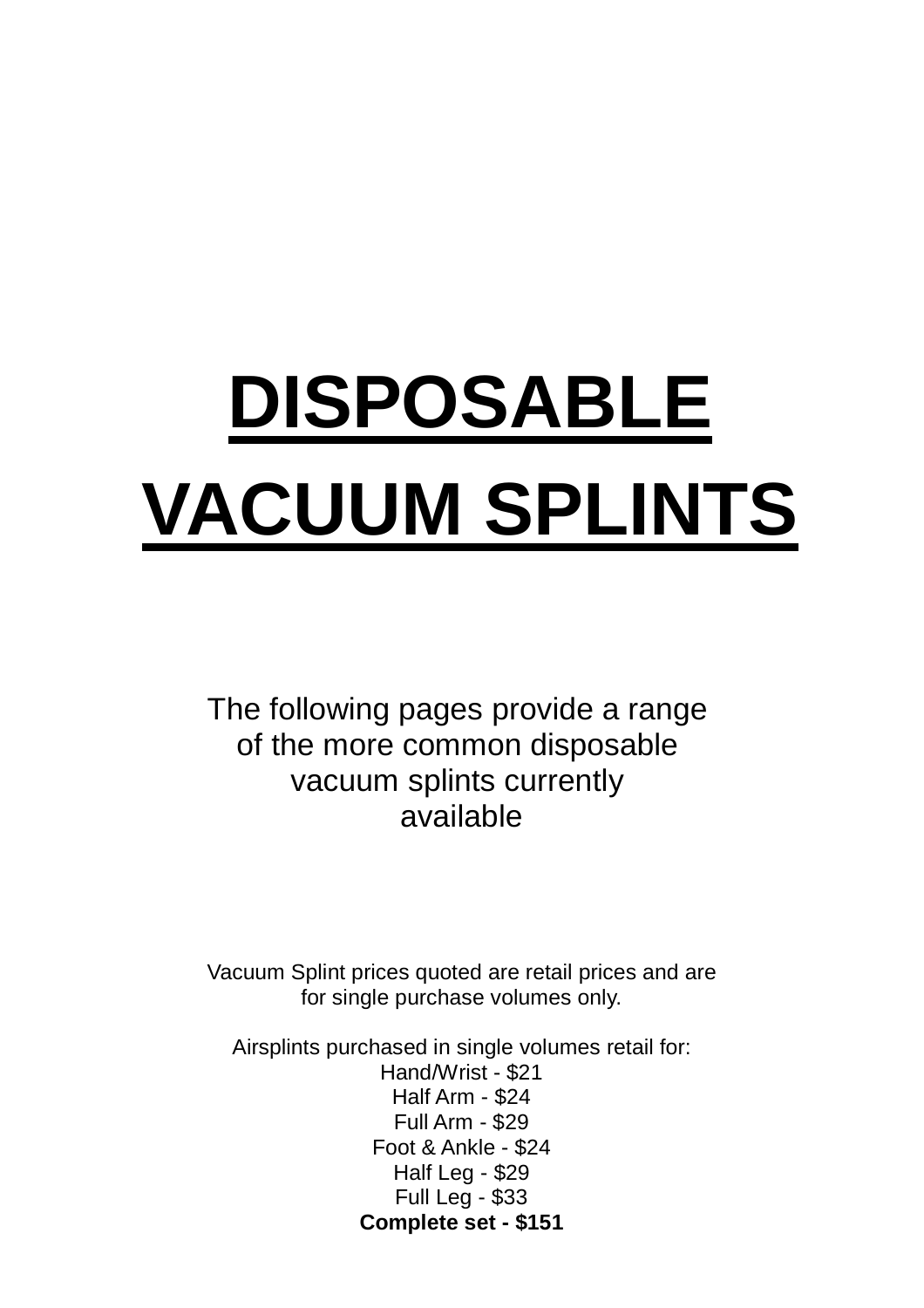### MULTIPLE USES OF A

#### DISPOSABLE VACUUM SPLINT

Disposable vacuum splints have the potential to be used a few times based on numerous factors including general care, storage conditions, the harshness of the environment it is used in, as well as fluids that may contaminate the outer splint material.

Therefore most disposable splints made out of vinyl and PVC have the potential to be used up to three times, whilst the polyurethane's additional strength allows it to be used up to five times. Costs are therefore competitive to the airsplints, with the start-up changeover costs potentially recouped within a matter of 14 uses (including splints and pump), especially when compared to reusable vacuum splints, that whilst cheaper in the long term, takes between 25 to 70 uses before seeing a full return of your investment.

# DISPOSABLE VACUUM SPLINT APPLICATION

The application of the Disposable Vacuum Splint require a modification to applying a reusable Vacuum Splint, as to keep costs to a minimum, all beads are stored in a single chamber. To ensure the beads are spread evenly for splinting, the following are the recommended steps of application:

- 1. Place the desired vacuum splint on a flat surface; distribute the beads evenly throughout the vacuum splint.
- 2. Apply the small hand vacuum pump, open the valve, and pump out some air, making the splints rigid enough to prevent the beads from shifting when applying to the extremity.
- 3. Close the valve, disconnect the vacuum pump and apply the splint to the extremity.
- 4. Form the splint around the limb and use medical tape or similar to hold it in place.
- 5. Reconnect the vacuum pump, open the valve and withdraw the air fully.
- 6. Close the valve and retighten the splint with some more tape or similar, if necessary.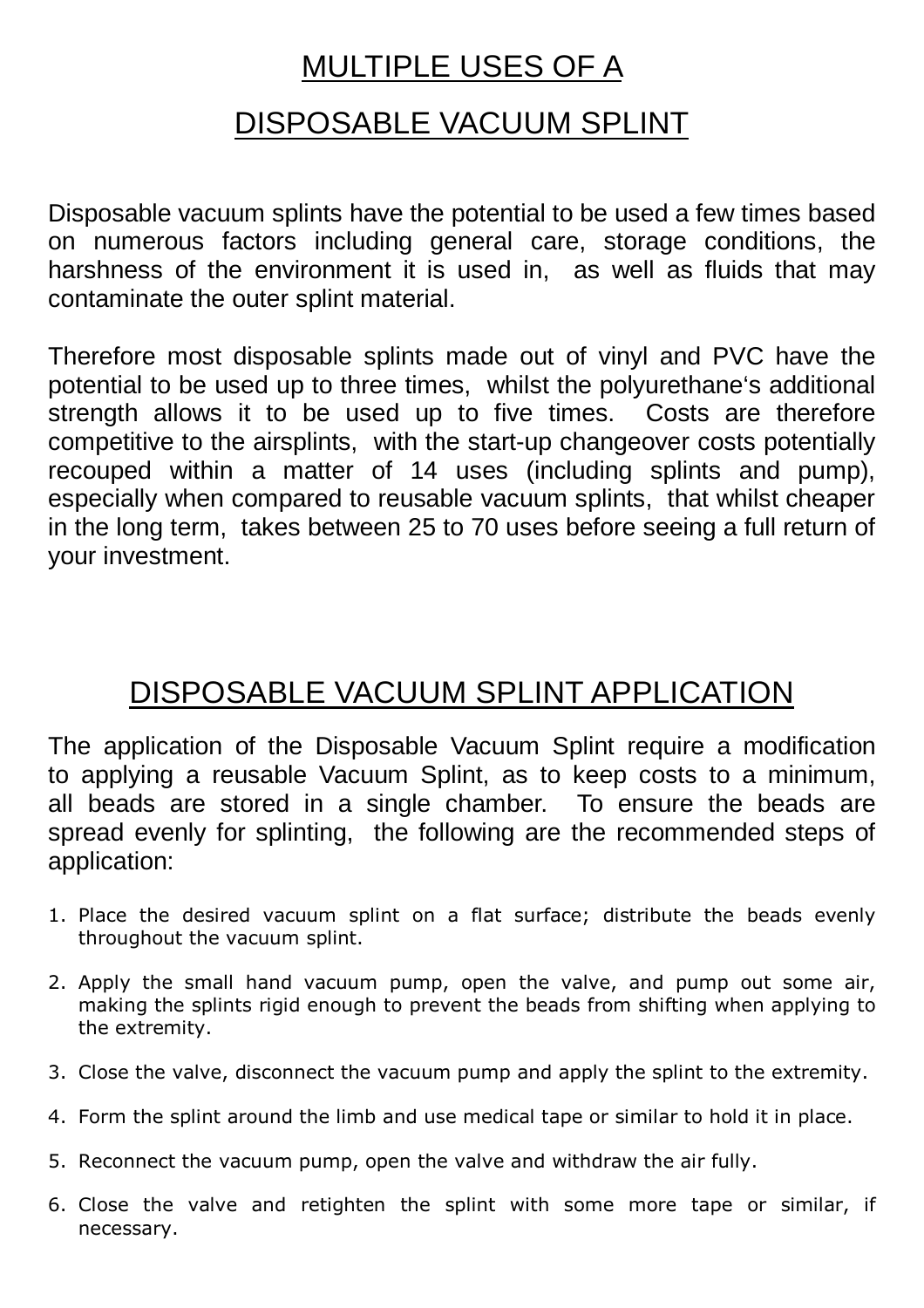#### EP&R Insta-Splint II™ (Disposable)

The Insta-Splint ll Disposable Vacuum Splint set are a single chamber low cost disposable vacuum splint that can be used up to 3 times.

The material used on the outer surface is a lightweight vinyl PVC which can be easily wiped down for cleaning and is extremely flexible for moulding around limbs.

The Insta-Splint ll use small expanded polystyrene beads which will compress during storage and use over a period of time, but due to the short life of the product, this will have little effect on the devices splinting ability.

The splints provide good MRI compatible and X-Ray translucency.

Closure of the splint by the use of disposable strips of velcro supplied with the kit, although medical tape or Coban (preferred) can also be used.

The valve is a very low cost design that should last the 3 applications before failing. Air is extracted by use of the supplied hand pump.

To assist in the application, instructions of use are printed on the splint.

Length of vacuum hold is for up to 12 hours.

To compete commercially with other Vacuum splints on the market, the leg shape deign fails to provide a foot support section which does reduce comfort and support for the patient with a leg fracture as it fails to adequately immobilise the foot from moving.

Individual items retail for approx - arm splint \$35, leg splint short \$50, leg splint long \$70, and hand pump \$70. With up to 3 uses of the splints, these prices are \$17 per use for a vacuum splint verses \$15 per use of an airsplint, plus the cost of the vacuum pump. Cost of a re-usable vacuum splint set could be recouped in approximately 58 uses.

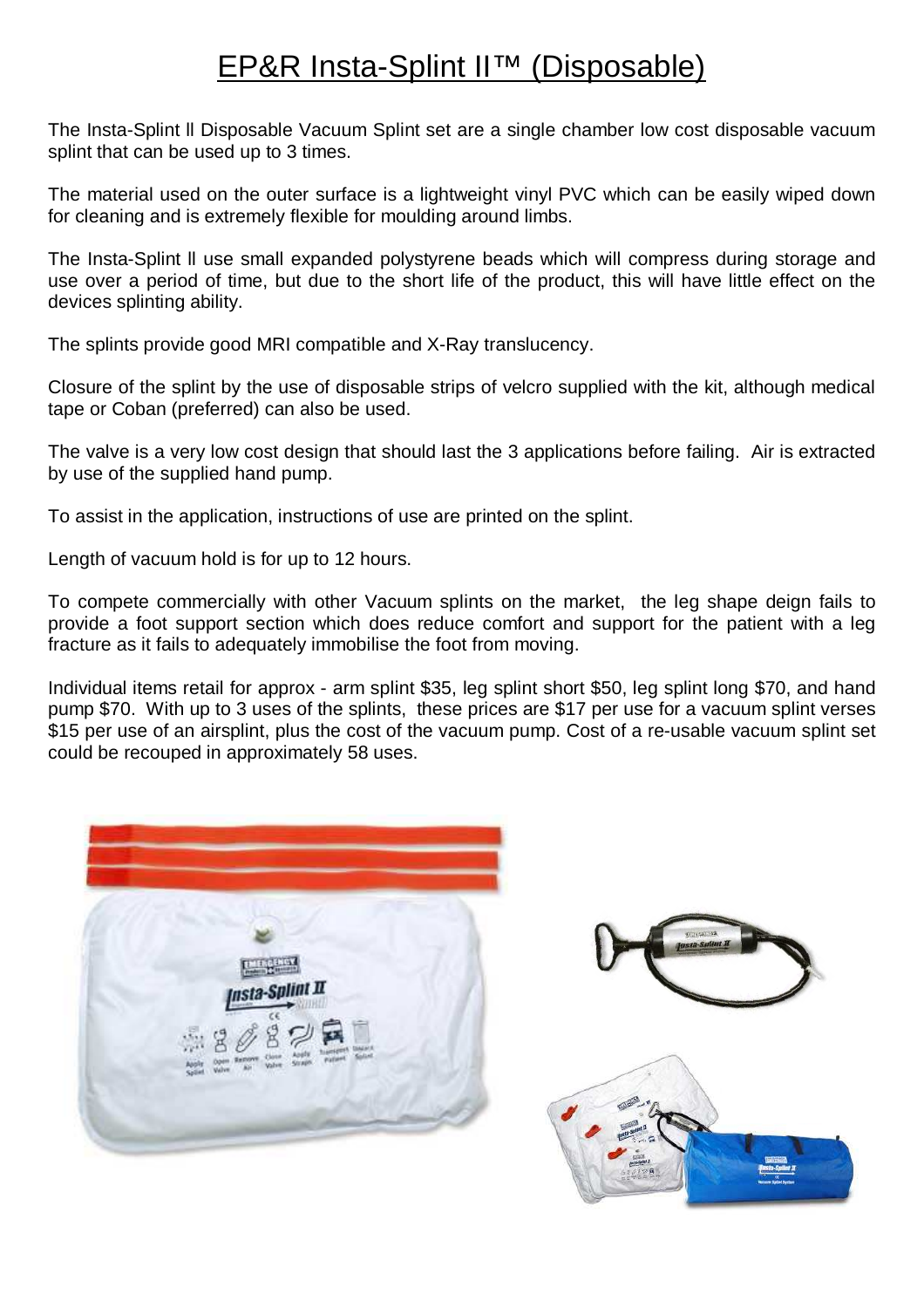#### Hartwell Fasplints (Disposable)

The Hartwell Fasplint Disposable Vacuum Splints are a single chamber low cost disposable vacuum splint that can be used up to 5 times.

The material used on the outer surface is a lightweight vinyl which can be easily wiped down for cleaning and is extremely flexible for moulding around limbs.

The Hartwell Fasplint use small expanded polystyrene beads which will compress during storage and use over a period of time, but due to the short life of the product, this will have little effect on the devices splinting ability.

The splints provide good MRI compatible and X-Ray translucency.

Closure of the splint is by use of medical tape or Coban (preferred).

The valve is a very low cost design that should last the a number of applications before failing. Air is evacuated by use of the supplied hand pump.

To assist in the application, instructions of use are printed on the splint.

Length of vacuum hold is for up to 12 hours.

To compete commercially with other vacuum splints on the market, the leg shape deign fails to provide a foot support section which does reduce comfort and support for the patient with a leg fracture as it fails to adequately immobilise the foot from moving.

Individual items retail for approx - arm splint \$53, leg splint short \$68, leg splint long \$90, and hand pump \$140. With up to 3 uses of the splints, these prices are very competitive with costs of \$14 per use for a vacuum splint verses \$15 per use of an airsplint, plus the cost of the vacuum pump. Cost of a re-usable vacuum splint set could be recouped in approximately 70 uses.



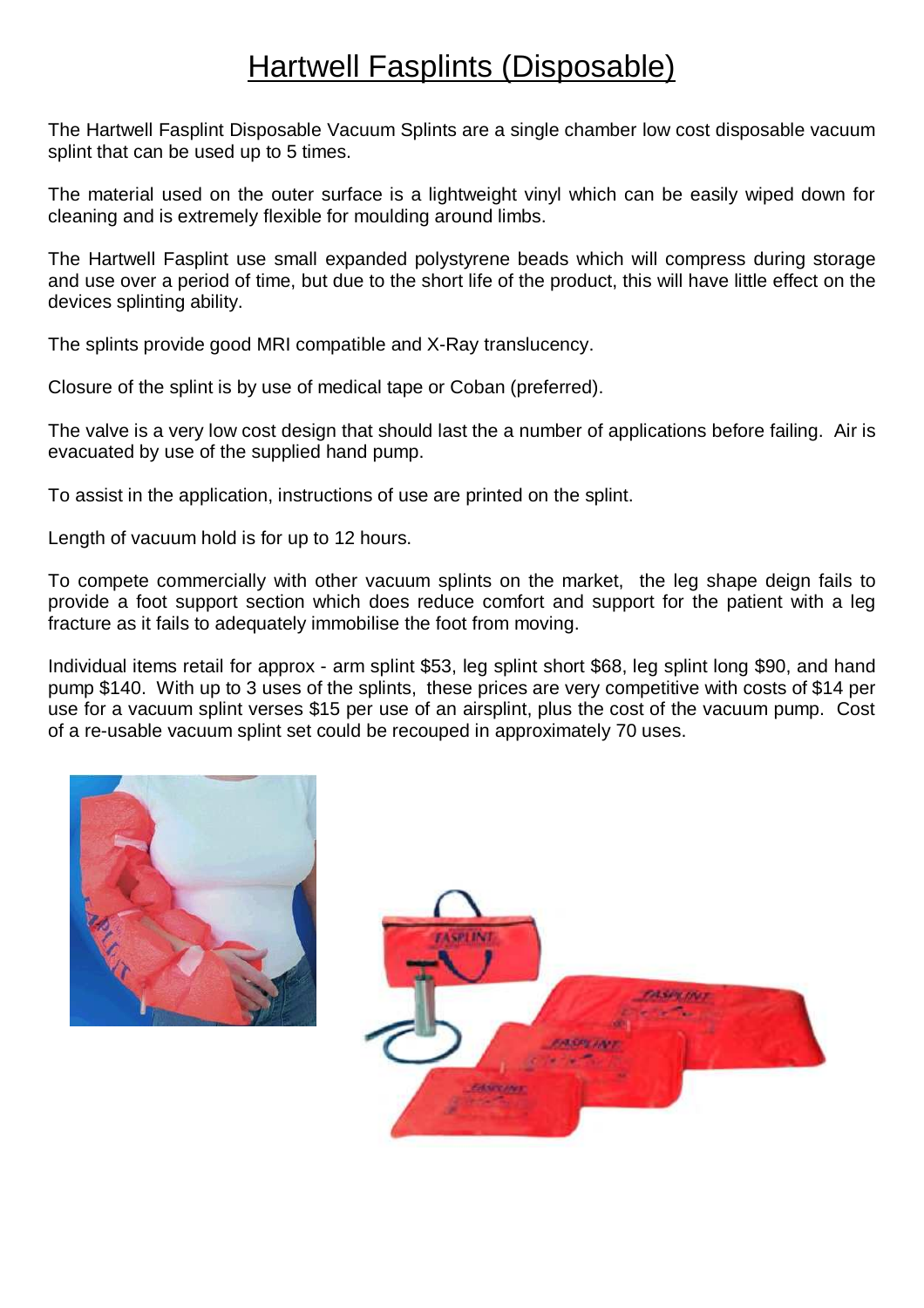#### MDI Econo Splint (Disposable)

The MDI Econo Vacuum Splints are a single chamber low cost disposable vacuum splint that may be used up to 5 times, but the use of the attached white velcro may limit this due to contamination.

The material used on the outer surface is a lightweight vinyl which can be easily wiped down for cleaning and is extremely flexible for moulding around limbs.

The MDI Econo Vacuum Splints use small expanded polystyrene beads which will compress during storage and use over a period of time, but due to the short life of the product, this will have little effect on the devices splinting ability.

The splints provide good MRI compatible and X-Ray translucency.

Closure of the splint is by use of a T-lock velcro strapping system. Once this fails after a couple of uses, medical tape or coban can be substituted.

The valve is a very low cost design that should last the 5 applications before failing. Air is extracted by use of the supplied hand pump.

Length of vacuum hold is up to 12 hours.

To compete commercially with other vacuum splints on the market, the leg shape deign fails to provide a foot support section which does reduce comfort and support for the patient with a leg fracture as it fails to adequately immobilise the foot from moving.

Individual items retail for approx - arm splint \$58, leg splint short \$65, leg splint long \$86, and hand pump \$140. With up to 5 uses of the splints, these prices are very competitive with costs cost of \$14 per use for a vacuum splint verses \$15 per use of an airsplint, plus the cost of a very expensive vacuum pump. Cost of a re-usable vacuum splint set could be recouped in approximately 70 uses.